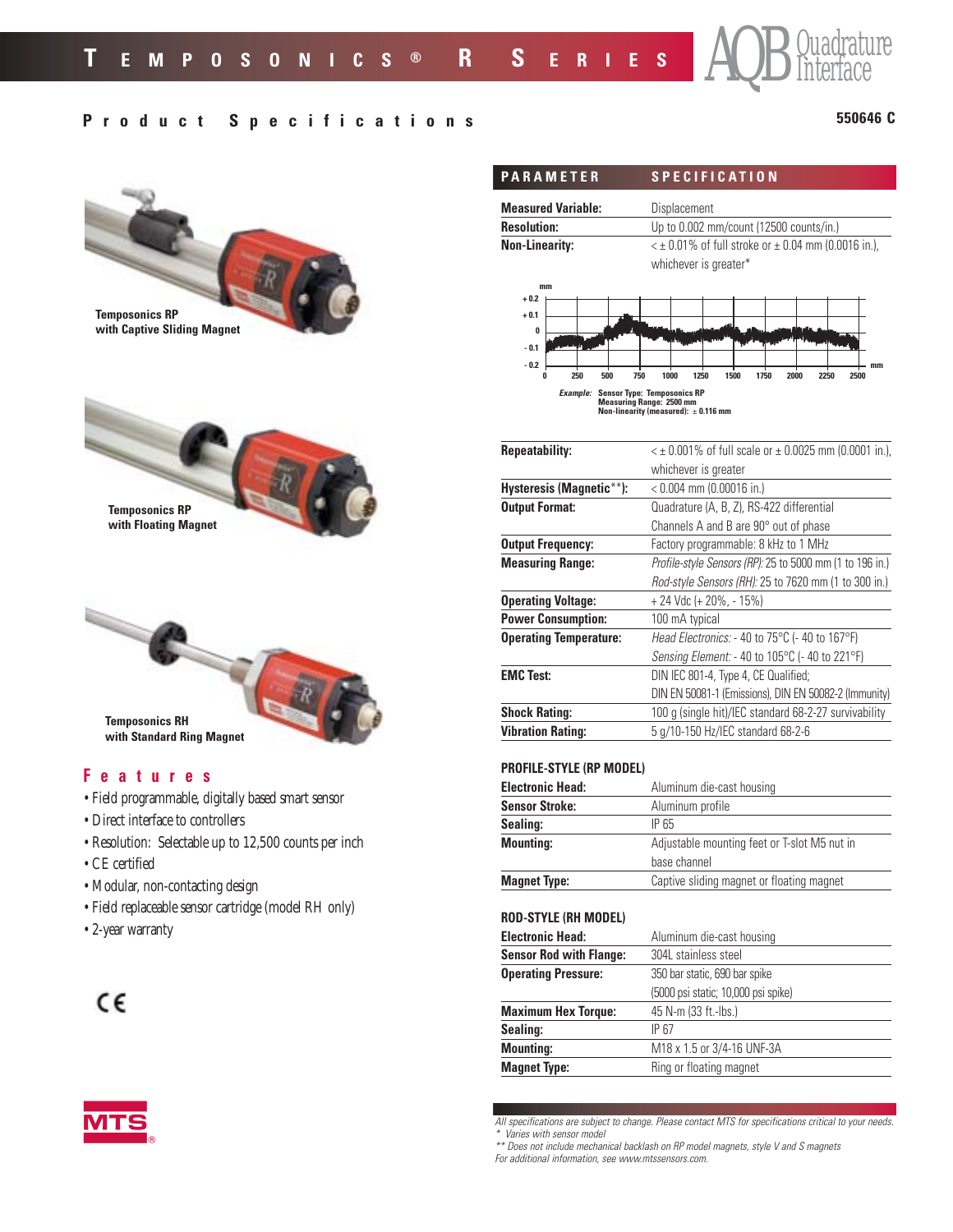## **TEMPOSONICS R SERIES SENSORS WITH AQB OUTPUT**

Temposonics R Series AQB position sensors produce an AB style quadrature output at a user programmable fixed pulse frequency and resolution. The absolute position information from the magnetostrictive sensor is used to generate the incremental output signals. Any change in position of the sensor magnet results in the output of an appropriate number of quadrature pulses. As is typical of quadrature signals, the sensor A and B channels lead or lag one another by 90º, (one half pulse width) depending on the direction of motion. The Z channel identifies the point where the magnet crosses the user-specified zero point.

Because all Temposonics sensors produce inherently absolute position information, the AQB sensor is capable of producing such an output if necessary. With the quadrature output signal, this is accomplished by sending a "burst" of pulses corresponding to the absolute position.

The AQB sensor can either provide this type of output at power-up after a user specified delay, or at any time during normal operation using a switched power input signal. In addition to the quadrature frequency, parameters such as leading channel select, power-up burst delay, sensor resolution (pulses/inch) and zero location are fully field programmable. This capability gives users a wider range of application for a sensor of a given stroke over conventional encoders.

Temposonics R Series sensors offer modular construction and non-contacting magnetostrictive technology. Two application housings are available: rod-style (Model RH) and profile-style (Model RP). With the RH sensors, the sensor cartridge (for sensor lengths up to 72 inches) can be quickly replaced in the field without removing the application housing (see page 4).

#### **ADVANTAGES**

- Noise immunity
- Eliminates need for external interface modules
- Cost effective data transfer
- Quadrature frequency and resolution adjustable
- Effective in measuring and positioning systems

#### **FUNCTION**

The diagram, right, illustrates the function of Temposonics R Series AQB position sensors with quadrature output. The position of a magnet mounted on a machine is precisely determined by a time-based method (i.e. magnetostriction). The sensor displacement output is incremental and quadrature pulses are only generated when magnet movement occurs. Magnet position can be determined by the system controller at any time by simply summing the total number of pulses delivered at the user-specified fixed frequency. The AQB update rate is less than 1.5 milliseconds for stroke lengths less than 100 inches.

#### **Sensor w/AQB - Block Diagram**

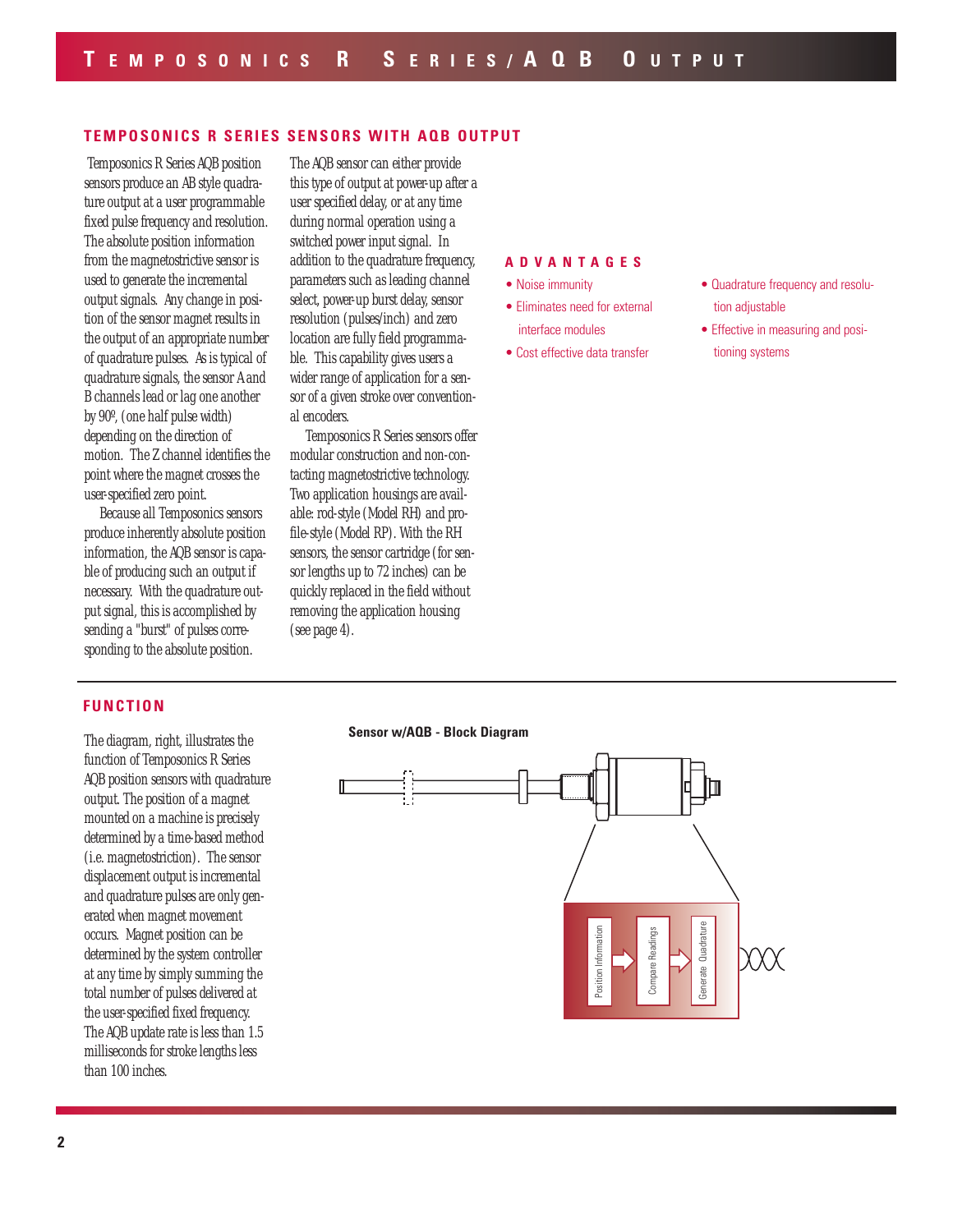## **AQB INTERFACE**

Quadrature is a very common means of feedback in industrial control applications. It is most often generated by encoders for both linear and rotary motion. The signal is a square-wave pulse train that is communicated at a TTL level signal (5 Vdc). As is typical of quadrature outputs, the AQB interface provides each output along with its opposite polarity format  $(A, \overline{A}, B, \overline{B}, Z, \overline{Z})$  in order to reduce the susceptibility to external electrical noise. For encoders, resolution and pulse width are typically defined by the fixed physical characteristics of its hardware. For example, the number of physical lines per inch etched in a glass scale defines the resolution or number of pulses transmitted in a defined increment. This is usually represented in counts per inch (CPI). As the speed varies in an encoder, the width of the quadrature pulses change accordingly. Slower speeds result in longer pulse widths while higher speeds result in shorter pulse widths so that the sensor speed can be computed directly. Direction of motion is determined by which channel (A or B) leads the other by 90º (1/2 pulse width). One problem with this approach is that at very low speeds (near zero), the pulse widths will increase significantly so that updating the speed to the correct value takes longer, thus producing a "choppy" speed output.

While similar to encoder outputs, the AQB interface differs in a number of ways. For example, the R Series AQB sensor resolution and fixed pulse frequency can be independently user-adjusted, giving this type of sensor a wider range of applicability for a given stroke range. This capability is not found in most encoders. The resolution of the AQB sensor can be varied from 50 to 12500 counts/inch (0.02 to 0.00008 inches/count). The pulse frequency has a range of 8 kHz to 1 MHz. For the highest resolution setting (0.00008 inches/count), position update times are less than 1.5 msec for stroke lengths up to 100 inches. With the AQB interface, magnet speed is not proportional to the quadrature pulse width, but can be easily computed as a function of counts (position change) per a given time interval. An important difference between the AQB interface and encoder outputs it that even the slowest speed information will be available at the user specified pulse frequency. Therefore, in some applications, the AQB interface provides a more accessible and accurate output than a typical encoder.

The Z (zero) channel is available for referencing the zero count measurement. It is traditionally used for homing, (i.e. relocating a reference position). The AQB sensor has a multiplier to increase the width of the zero pulse. Depending on the output frequency selected the multiplier can adjust the pulse up to 15 times. The AQB sensor has two zero programming functions. The first function allows the user to simply enter in the desired location. The second, known as "teach" function, allows the user to establish the zero position by appropriately positioning the magnet and then entering the teach command.

The burst (also referred to as "send-all") mode is a feature where a continuous stream of quadrature pulses representing the absolute magnet position are sent to the controller interface. This feature should not be confused with position updating. It is intended for the controller to reestablish absolute position at critical instances. The burst mode is often used to avoid the re-homing of the system after a loss of system power. The AQB sensor can either provide this type of output at power-up after a user specified delay, or at any time ("on demand") during normal operation using a switched power input signal. The burst at start-up feature can be disabled or programmed with a delay from immediate to 30 seconds.



Above sample signal represents counts of sensor displacement. Quadrature frequency  $(Hz) = 1/(2 x$  Pulse width)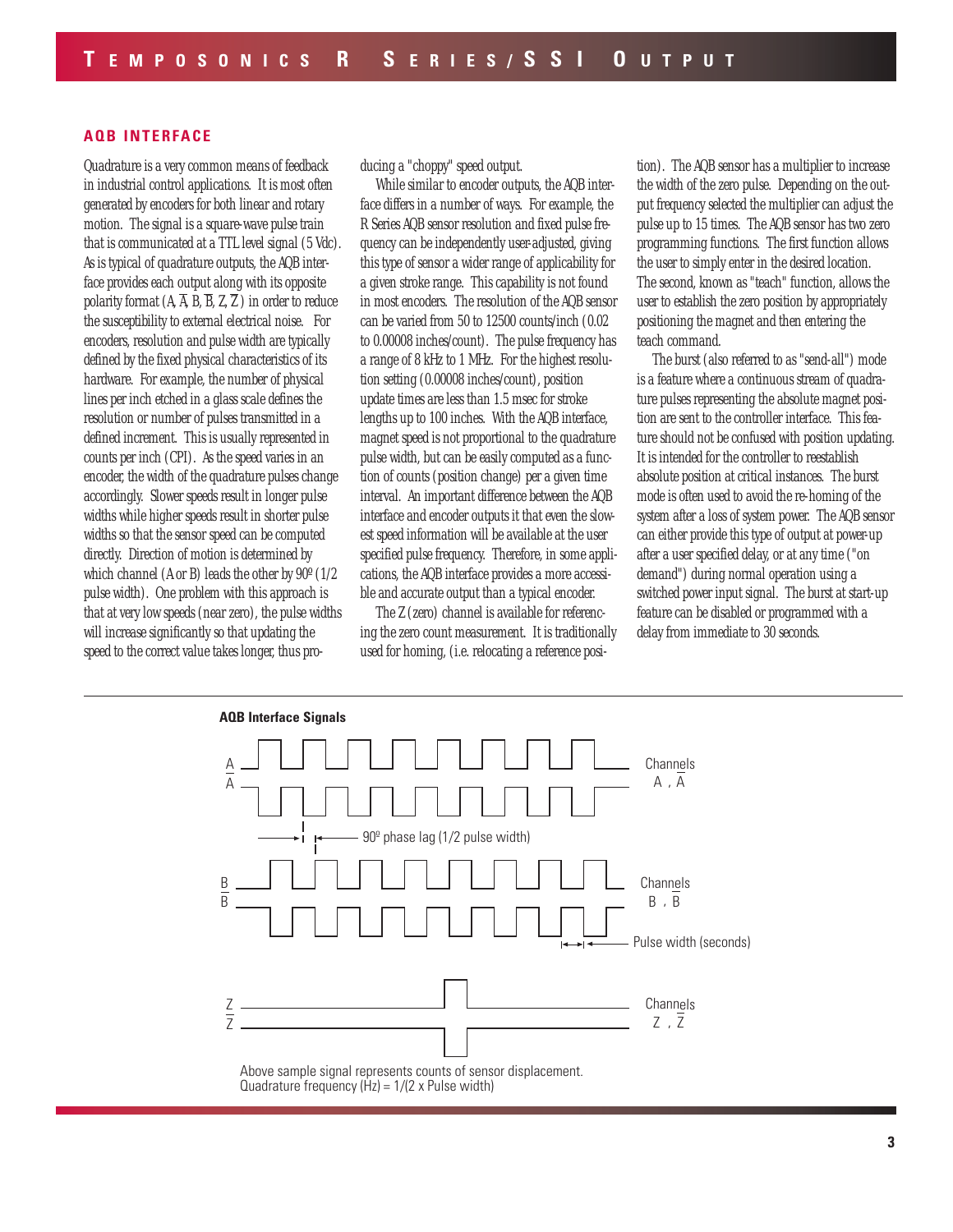## **ROD-STYLE (Model RH)**

The Temposonics R Series rod-style application housing (Model RH) offers modular construction, flexible mounting configurations, and easy installation. It is designed for internal mounting in applications where high-pressure conditions exist (5000 psi continuous, 10,000 psi spike) such as hydraulic cylinders. Temposonics RH may also be mounted externally in many applications.

In addition, the RH housing offers the ability to quickly and easily replace the sensor cartridge in the field (up to 72 inches).



## **CYLINDER INSTALLATION**

The rod-style Temposonics R Series position sensors (Model RH) are designed for installation into hydraulic cylinders. The sensor's high-pressure, stainless steel tube installs into a 1/2 inch bore in the piston head and rod assembly as illustrated (right).



*The illustration above represents a typical installation. Some installation requirements may be application specific.*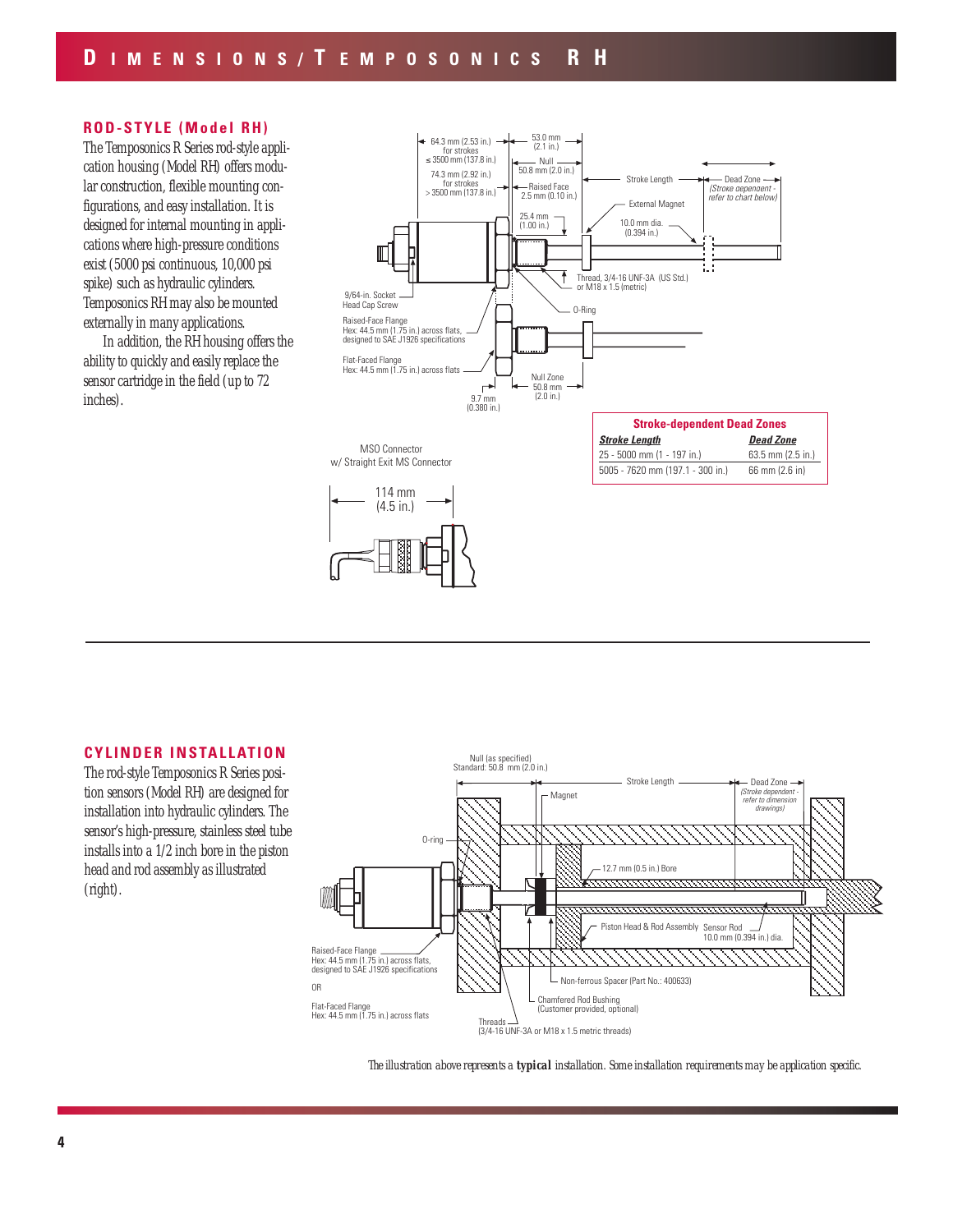### **PROFILE-STYLE (Model RP)**

Temposonics RP profile-style position sensors offer modular construction, flexible mounting configurations, and easy installation. A choice of two magnet mounting configurations are available with the profile housing: captive sliding magnet or floating magnet.

Temposonics RP sensors are effective in applications where space is an issue and in environments where there are high levels of dust and contamination. In addition, Temposonics RP sensors are designed for external mounting on machines and can be configured with a variety of connector options.

#### **NOTE:**

*Temposonics RP Sensors include two mounting feet (Part No. 400802) for sensors up to 1250 mm (50 in.). One additional mounting foot is included for every additional 500 mm (20 in.).*

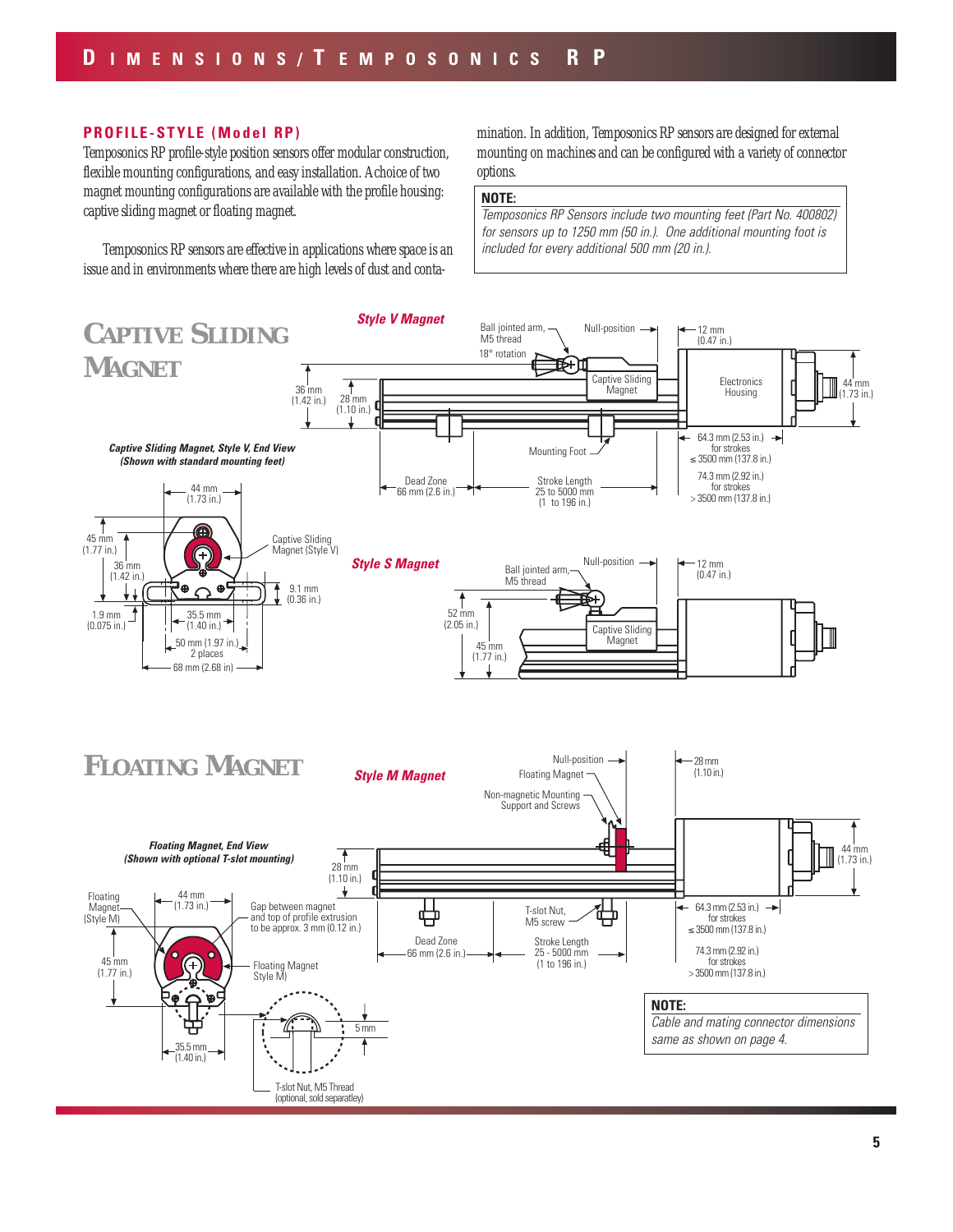# **SENSOR INTEGRAL CONNECTOR (MSO Male)**

| Pin No. | <b>Wire Color</b> | <b>Function</b>             |
|---------|-------------------|-----------------------------|
| А       | Blue              | Programming                 |
| B       | Brown             | Programming / Burst Input   |
| C       | Gray              | A+                          |
|         | Pink              | Д-                          |
| F       | Red               | + 24 Vdc, Customer Supplied |
|         | White             | DC Ground                   |
| G       | Black             | $B+$                        |
| Н       | Purple            | B-                          |
|         | Yellow            | $7+$                        |
| К       | Green             | 7-                          |
|         |                   |                             |



| NOTE:                                                                                                                                             |                               |                          |  |
|---------------------------------------------------------------------------------------------------------------------------------------------------|-------------------------------|--------------------------|--|
| RS-232 Connections to personal computer for programming output parameters is as<br>follows, (requires optional CD ROM Software, Part No. 550844). |                               |                          |  |
| AOB Sensor<br>Pin No.                                                                                                                             | PC's DB9 COM port<br>Pin. No. | <b>COM Port Settings</b> |  |
| A Programming TX - - - - - 2 RX                                                                                                                   |                               | Baud: 9600               |  |
| Programming RX - - - - - 3 TX<br>B                                                                                                                |                               | Data bits: 8             |  |
| $DC$ Ground - - - - - - - - 5 Ground<br>F                                                                                                         |                               | Parity: None             |  |
|                                                                                                                                                   |                               | Stop bits: 1             |  |
|                                                                                                                                                   |                               | Flow control: None       |  |
| Sensor must be powered for programming.                                                                                                           |                               |                          |  |

# **CABLE CONNECTOR (Field-installable MS Female)**

#### **Part No. 370013**



#### **NOTE:**

*Appropriate grounding of cable shield is required at the controller end.*

# **MAGNETS**

Magnets must be ordered separately with Temposonics RH sensors. The standard ring magnet (Part No. 201542) is suitable for most applications.

Magnets are included with the order of Temposonics RP sensors. Temposonics RP can be configured with one of two magnet configurations: captive sliding magnet or floating magnet. There are two styles of captive sliding magnets, and one style of floating magnet.



╘



 $\leftarrow$  40 mm (1.58 in.)

**Ring Magnet Part No. 400533**

**(May be used with Temposonics RH and RP) Part No. 251416** 2 Holes each 3.9 mm dia. (0.15 in.) on 23.9 mm dia. (0.94 in.) 120˚ 25.5 mm  $(1.0 in.)$ v 140˚

**Floating Magnet**

(0.53 in.) ID: 13.5 mm (0.53 in.) OD: 32.8 mm (1.29 in.) Thickness: 7.9 mm (0.312 in.)

Ø 13.5 mm

**Standard Ring Magnet Part No. 201542**

**Magnet Spacer Part No. 400633**

40 mm (1.58 in.) (0.95 in.)

 $\star$ 



each 3.9 mm dia. (0.15 in.) 90° apart on 23.9 mm dia. (0.94 in.)

9 mm (0.35 in.)

Ball jointed arm, M5 thread

ID: 13.5 mm (0.53 in.) OD: 32.8 mm (1.29 in.) Thickness: 7.9 mm (0.312 in.)

4 Holes each 3.9 mm dia. (0.15 in.) 90° apart on 23.9 mm dia. (0.94 in.)

ID: 14.3 mm (0.56 in.) OD: 31.8 mm (1.25 in.) Thickness: 3.2 mm (0.125 in.)



ID: 13.5 mm (0.53 in.) OD: 25.4 mm (1.0 in.) Thickness: 7.9 mm (0.312 in.) **(For use with strokes** ≤ **3050 mm or 120 in.)**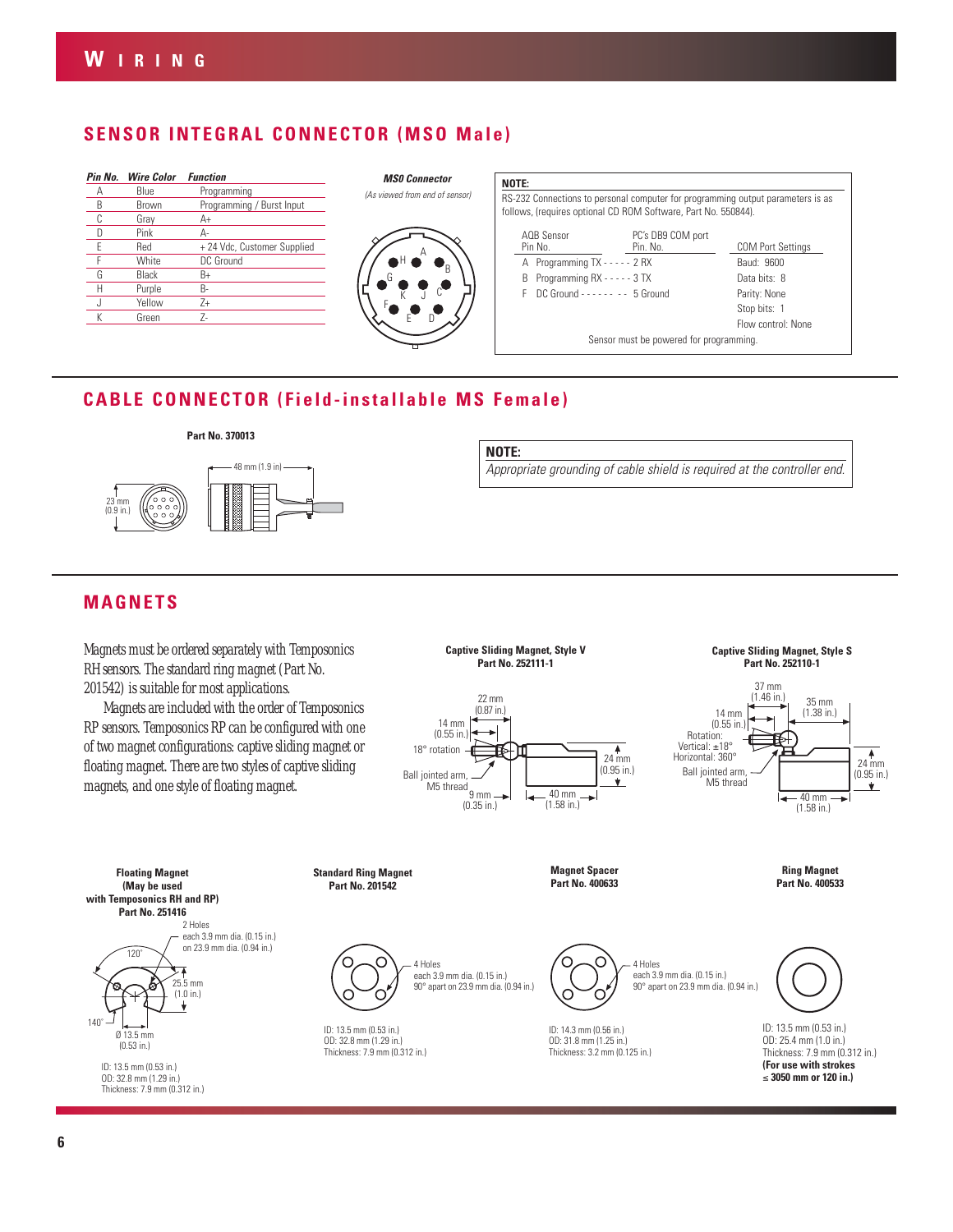When placing an order, build the desired model number using the model number guide (right). A wide range of Temposonics R Series Sensor configurations are available to meet the demands of your particular application. See below and the next page for how to order extension cables and accessories.

If you have any questions about how to apply MTS Temposonics R Series position sensors, please contact one of our Application Engineers or your local MTS distributor—they are available to help you design an effective position sensing system to fit your application.



\* "On Demand" burst mode

Resolution: reference resolution in millimeters when using stroke length in millimeters, in inches when using stroke length in inches \*\*\* PW (quadrature pulse width) = 1 / (2 x quadrature frequency)

Note: Standard Z location is 2.0 inches from the flange (standard null, see page 4).

# **P R E S S U R E H O U S I N G (RH Spare Only)**



#### **NOTE:**

*RH spare pressure housing for stroke lengths 1 to 72 in. (25 to 1825 mm) only.*